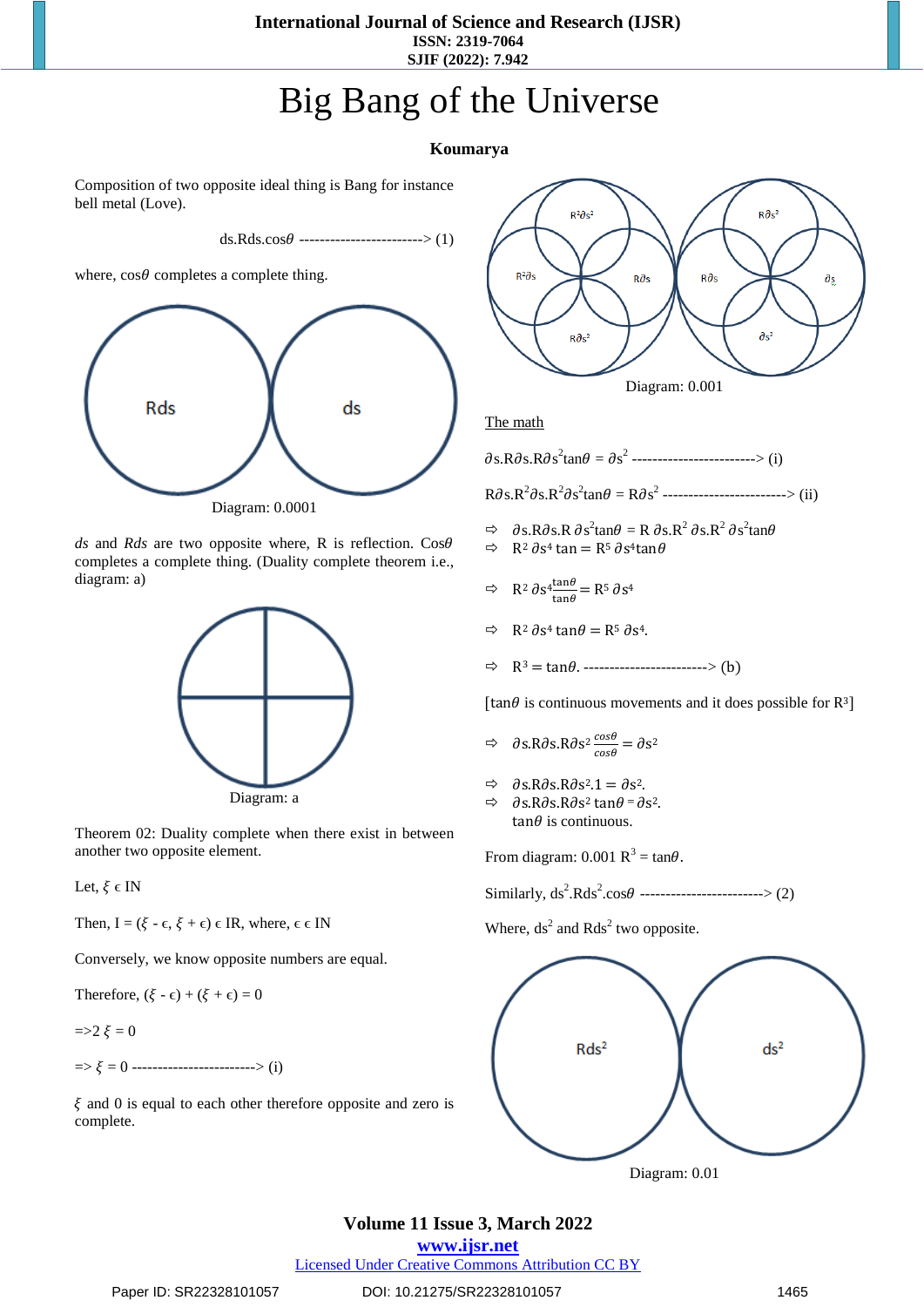# **International Journal of Science and Research (IJSR)**

**ISSN: 2319-7064 SJIF (2022): 7.942**

Diagram 0.01 is and from theorem 02.



Equation (i) and (ii) continuous from the both side.

### **Volume 11 Issue 3, March 2022**

**www.ijsr.net**

Licensed Under Creative Commons Attribution CC BY

Diagram: 02

#### Paper ID: SR22328101057 DOI: 10.21275/SR22328101057 1466